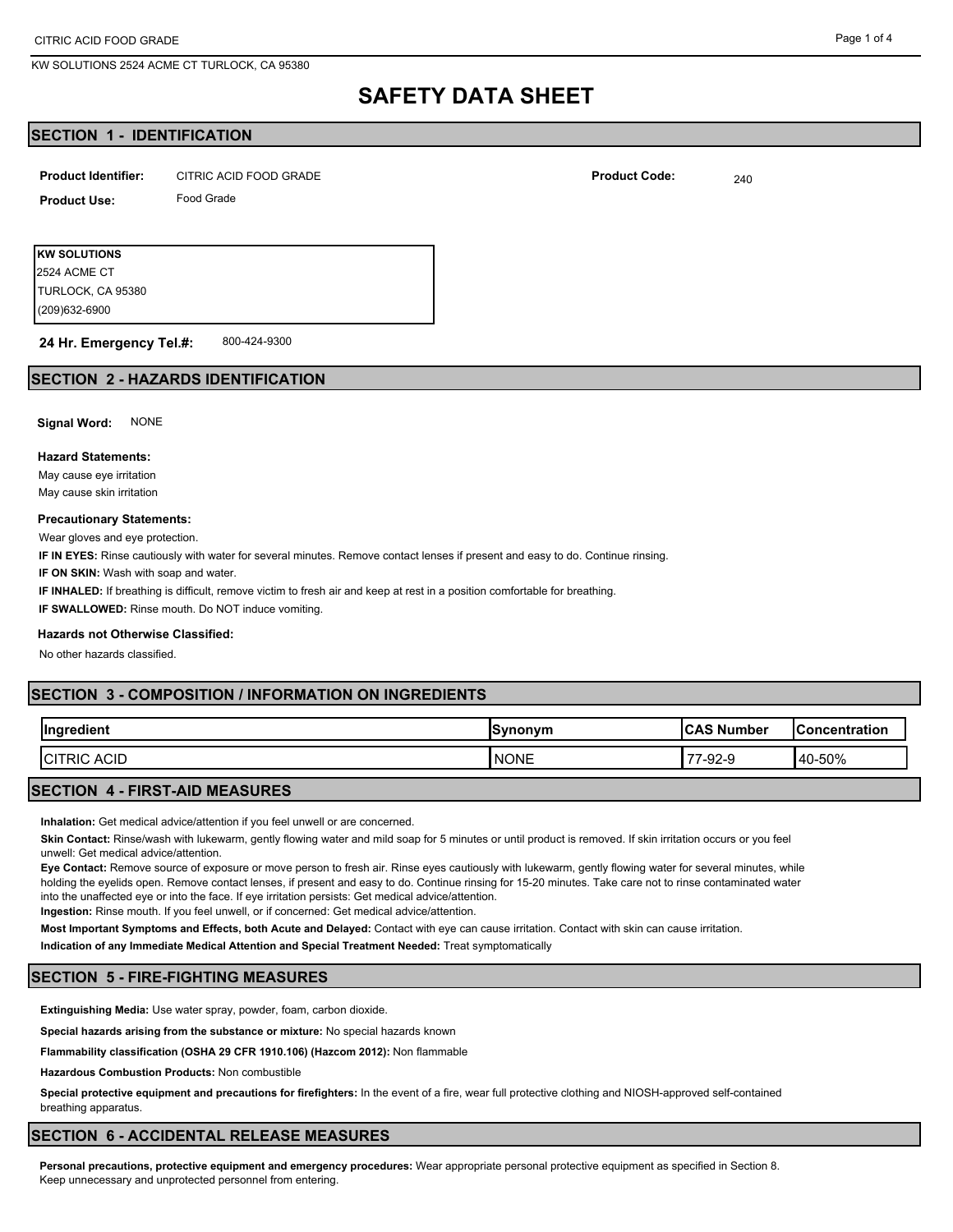#### Page 2 of 4

## **SAFETY DATA SHEET**

**Methods and materials for containment and cleaning up:** SMALL SPILLS (less than 1 gallon): May be flushed to an approved sewer line (with large amounts of water). Larger spills should be absorbed and collected for disposal. Ensure adequate decontamination of tools and equipment following clean up.

## **SECTION 7 - HANDLING AND STORAGE**

**Precautions for Safe Handling:** Wear gloves and eye protection when handling, moving or using this product. Do not contaminate water, food, or feed by storage or disposal.

**Conditions for Safe Storage:** Keep product in tightly closed container when not in use. Do not drop, roll or skid drum.

**Incompatible Materials:** Alkalis, oxidizing agents, metals, bases and organic materials.

#### **SECTION 8 - EXPOSURE CONTROLS / PERSONAL PROTECTION**

**Ventilation and engineering measures:** Forced air, local exhaust, or open air is adequate.

**Respiratory Protection:** Not a respiratory irritant unless dealing with a mist form, then wear appropiate NIOSH respirator.

**Skin Protection:** Wear gloves when handling.

**Eye/Face Protection:** Wear safety glasses, goggles and/or face shield to prevent eye contact.

**Other Protective Equipment:** Eye wash facility and emergency shower should be in close proximity.

**General Hygiene Conditions:** Do not eat, drink or smoke when using this product. Wash thoroughly after handling. Remove and wash contaminated clothing before re-use. Handle in accordance with good industry hygiene and safety practice.

#### **SECTION 9 - PHYSICAL AND CHEMICAL PROPERTIES**

**Appearance:** Colorless clear liquid **Odor:** Odorless **pH:** 2.5-3.5 **Melting/Freezing point:** No information available. **Initial boiling point and boiling range:** No information available. **Flammability (solid, gas):** Non flammable. **Relative density:** 1.2 g/mL **Solubility in Water:** Complete **Decomposition temperature: Viscosity:** 15-30 cSt at 20ºC / 68ºF

## **SECTION 10 - STABILITY AND REACTIVITY**

**Reactivity:** Non reactive **Chemical Stability:** Stable under normal conditions **Possibility of Hazardous Reactions:** None known **Possibility of Hazardous Reactions:** May react with incompatible materials **Conditions to Avoid:** Incompatible materials **Hazardous Decomposition Products:** Carbon oxides.

## **SECTION 11 - TOXICOLOGICAL INFORMATION**

#### **Information on likely routes of exposure:**

Routes of entry - inhalation: YES Routes of entry - skin & eye: YES Routes of entry - ingestion: YES Routes of entry - skin absorption: NO

#### **Potential Health Effects:**

**Signs and symptoms of short term (acute) exposure:**

**Inhalation:** May cause irritation to respiratory system.

**Ingestion:** May cause irritation to digestive system

**Skin:** May cause skin irritation including redness, edema, swelling, rash, scaling or blistering, drying and/or cracking of skin.

**Eye:** May cause redness, stinging, tearing, swelling, itching and/or irritation of the eye. Possible eye damage if left untreated.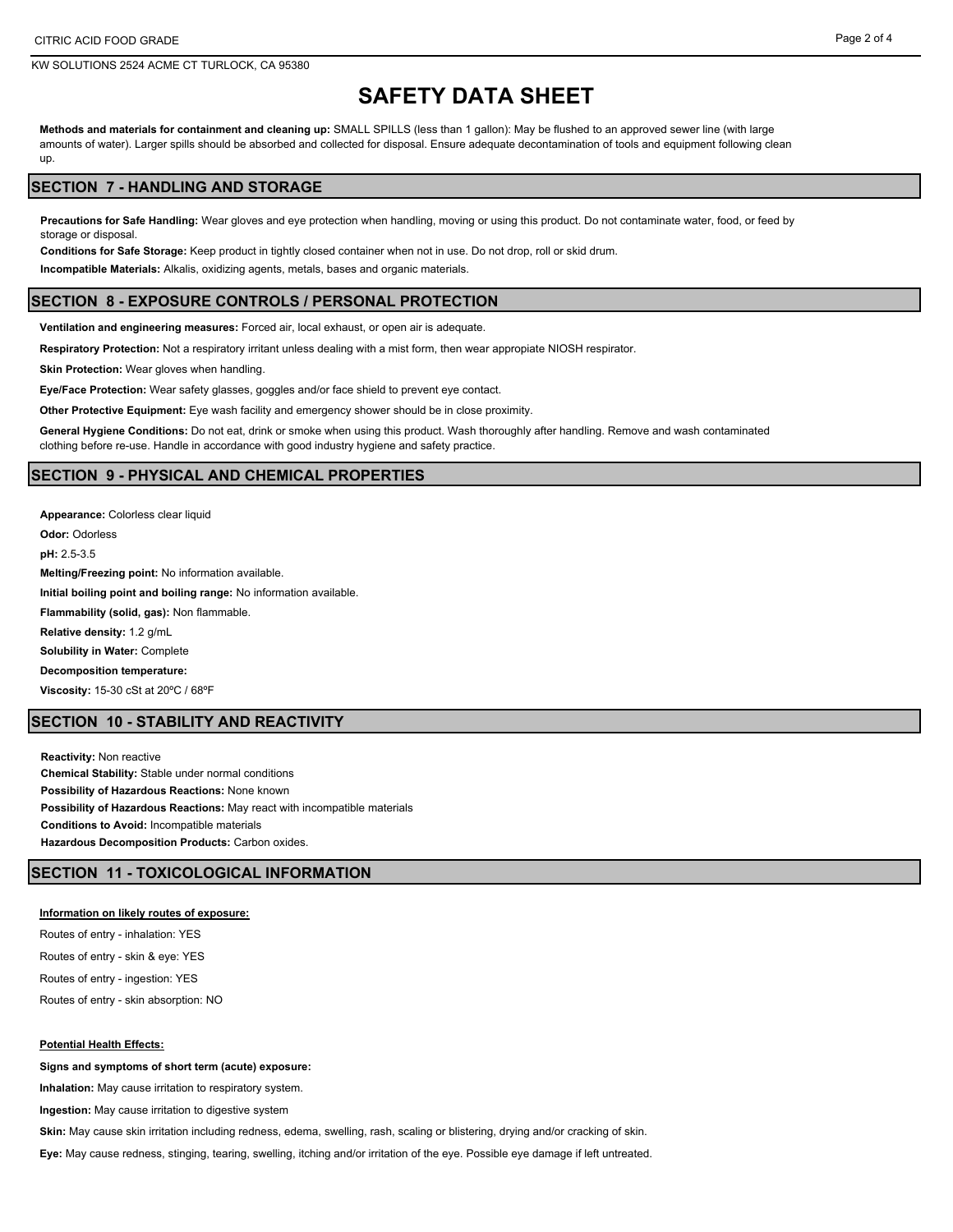# **SAFETY DATA SHEET**

#### **Potential Chronic Health Effects:**

**Carcinogenicity:** No components are listed as carcinogens by ACGIH, IARC, OSHA, or NTP.

**Mutagenicity:** Not known to have mutagenic effects in humans or animals.

**Reproductive effects:** No known reproductive effects in humans or animals.

**Sensitization to material:** Not a known sensitizer in humans or animals.

**Specific target organ effects:** No known specific target organ effects.

#### **Toxicological data:**

ATE oral =  $>5000$  mg/kg

ATE dermal = No information available.

ATE inhalation = No information available.

## **SECTION 12 - ECOLOGICAL INFORMATION**

**Ecotoxicity:** Not expected to be toxic to the environment.

**Persistence and degradability:** Not expected to persist. Readily biodegradable.

**Bioaccumulation potential:** Not expected to bioaccumulate.

**Mobility in soil:** Soluble in water and mobile in soil.

**Other Adverse Environmental effects:**

## **SECTION 13 - DISPOSAL CONSIDERATIONS**

**Handling for disposal:** Do not contaminate water, food, or feed by storage and/or disposal. When handling refer to protective measures listed in sections 7 and 8. Empty residue from containers, rinse container well.

**Method of disposal:** Dispose of in accordance with all applicable federal, state, provincial and local regulations. Contact your local, state, provincial or federal environmental agency for specific rules.

**RCRA:** Not a listed RCRA hazardous waste.

### **SECTION 14 - TRANSPORTATION INFORMATION**

Certain shipping modes or package sizes may have exceptions from the transport regulations. The classification provided may not reflect those exceptions and may not apply to all shipping modes or package sizes.

Please note the GHS and DOT Standards are NOT identical and therefore can have varying classifications

**US 49 CFR/DOT/IATA/IMDG Information:** Non hazardous material

**Environmental hazards:** Not a Marine Pollutant

#### **SECTION 15 - REGULATORY INFORMATION**

#### **US Federal Information:**

**TSCA information:** All components are listed on the TSCA inventory. **US CERCLA Reportable quantity (RQ):** Non regulated material. SARA Title III: No chemicals in this product are subject to SARA Title III reporting.

**US State Right to Know Laws:** Non hazardous

**International Information:** Non hazardous

## **SECTION 16 - OTHER INFORMATION**

#### **Legend:**

**SARA:** The Superfund Amendments and Reauthorization Act

**RCRA:** Resource Conservation and Recovery Act

**TSCA:** Toxic Substances Control Act

**CFR:** Code of Federal Regulations

**DOT:** Department of Transportation

**ATE:** Acute Toxicity Estimate